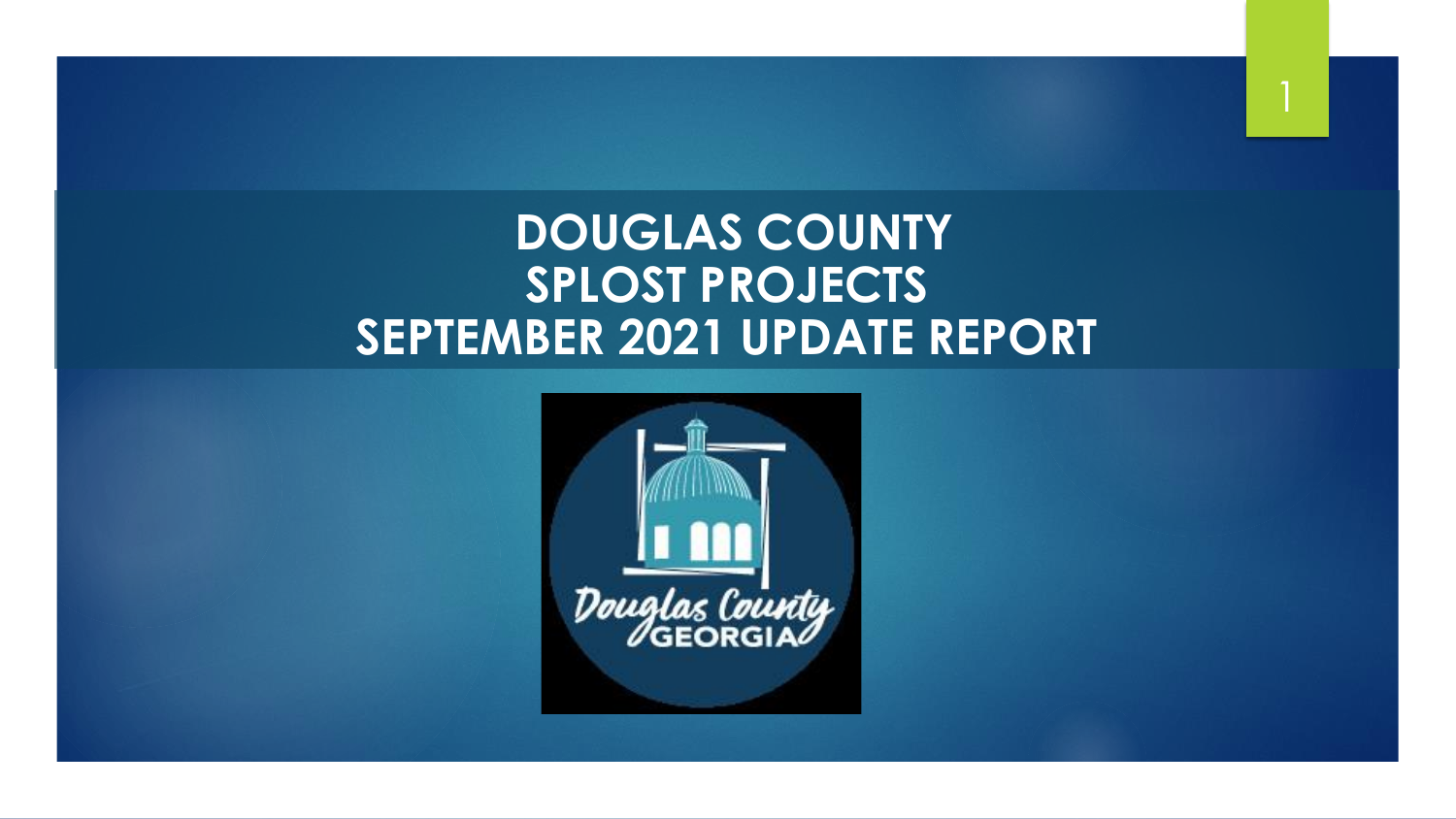#### September 2021 Douglas SPLOST Update 2

1. July Revenue Update and Work Through August 2021 2. Projects Completed – None in August 3. Fire/EMS Project Activities 4. Transportation Project Activities 5. Parks Project Activities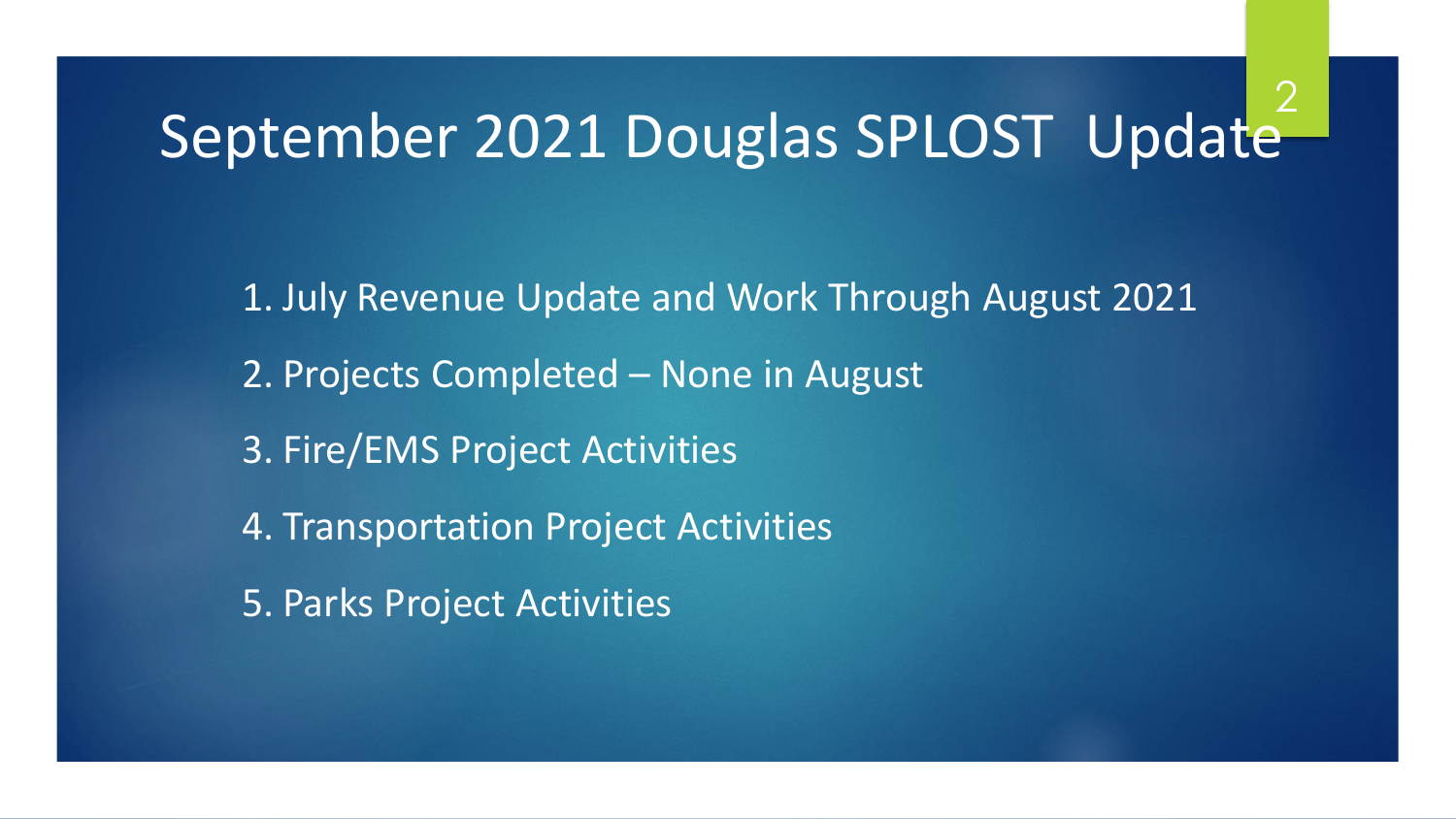## Revenue Update For July 2021

- Financials **Remain strong**
- July Revenues \$2,744,000 compared to original projection of \$2,077,717
- Total Revenues from April 2017 through July 2021 are \$116,136,958 compared to original projection of \$105,597,064
- Difference of \$10,539,894 over original projections;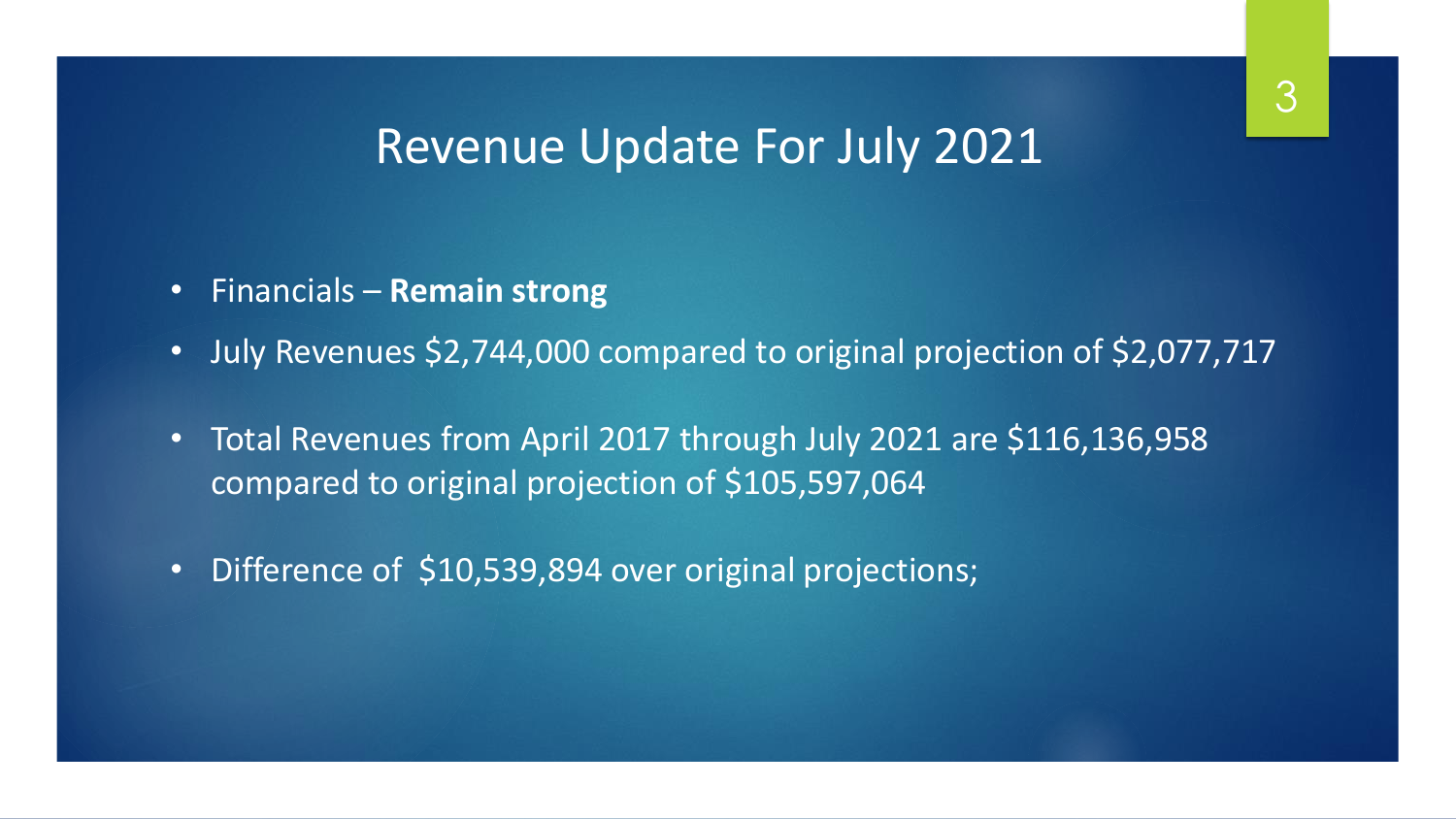# **Original Projection vs Actual Revenue**  $4^4$

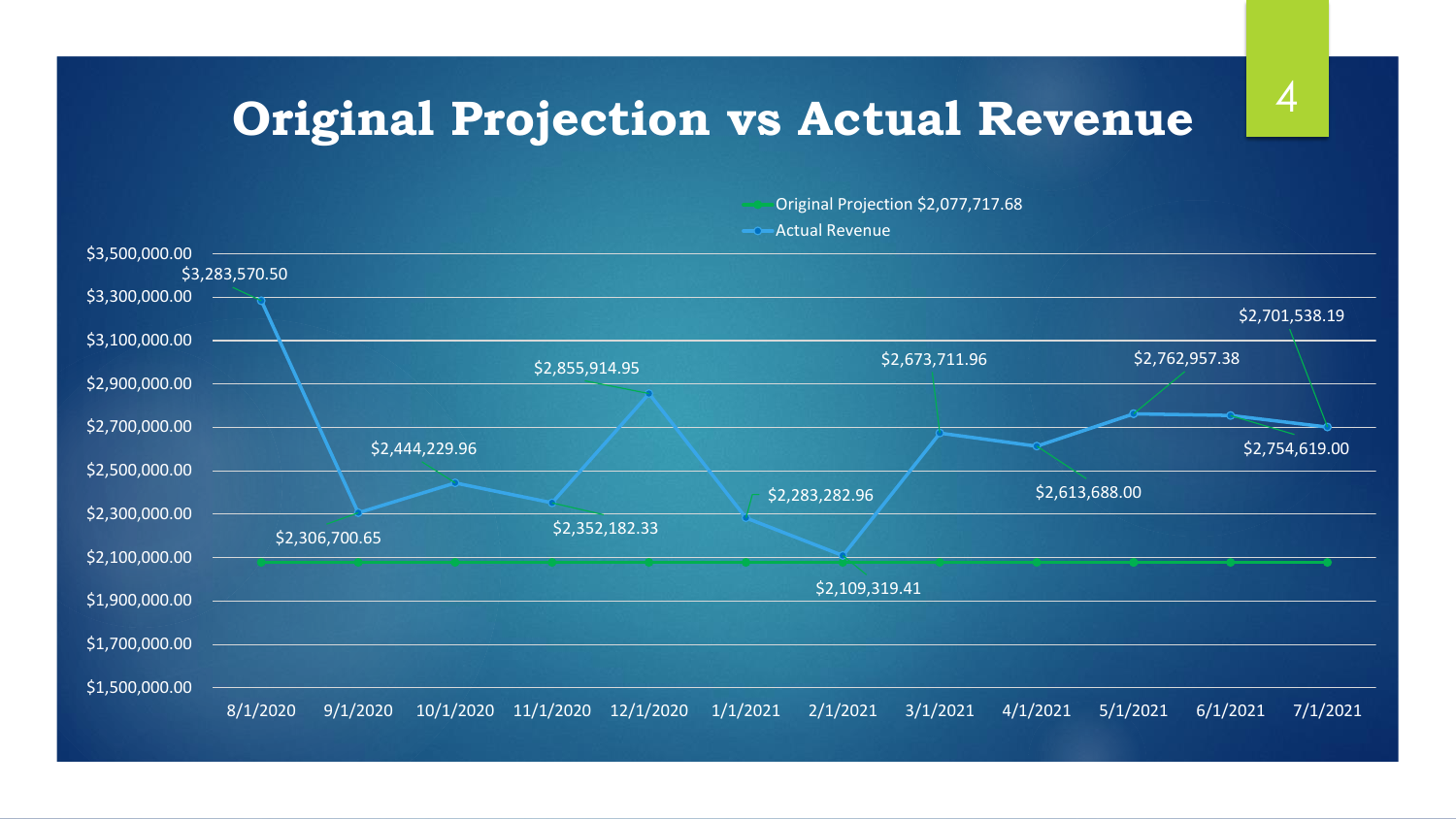## August Project Activities

- *Fire Engine Truck (2020) Cost \$491,000; Inspection of Engine Truck on 8/26/21; Expected delivery by 9/15/21*
- *Ambulance (2020) – Cost \$267,475; Delayed until December 2021 due to issues with delivery of parts for vehicle*
- *Fire Station 4 Budget \$800,000; BOC approved RFQ for Architectural and Engineering Services 8/16/21*
- *SR 5 @ Douglas Blvd - Budget \$1,200,000; BOC approved task order for BM&K to begin ROW pre-acquisition activities 8/31/21*
- *Street Lights Phase I and II - Cost \$362,722; Greystone - BOC approved MOU for the GDOT utility permit for SR 166 at Capps Ferry 8/31/21*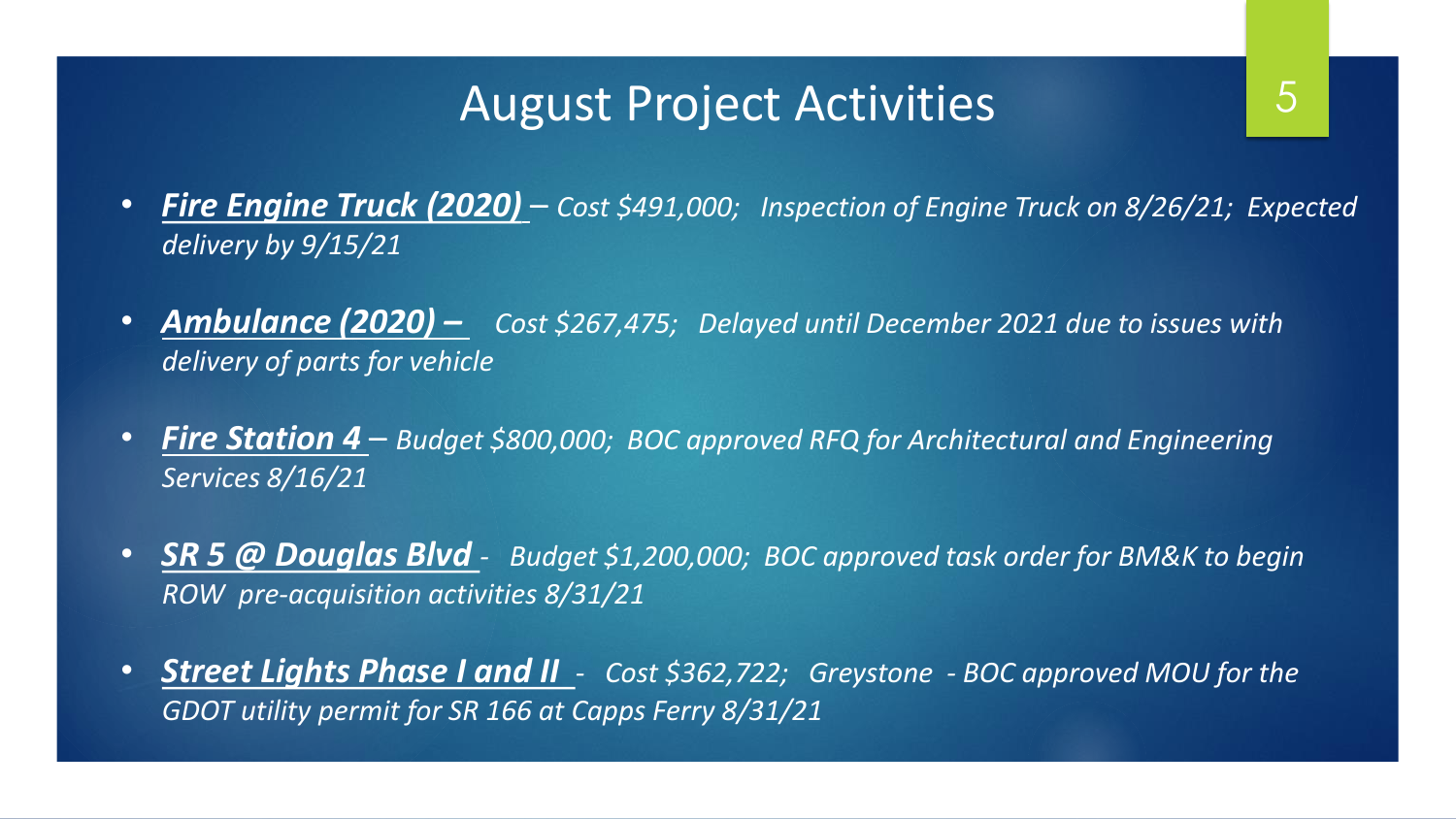## August Project Activities

- *Lee Road Widening - Budget \$10,000,000; BOC Approved funding agreement with GDOT (\$14,320,000) and task order for SEI (\$888,800) to perform CEI work 8/31/21; Next step is award of Construction contract*
- **Boundary Waters Activity Center** Cost \$7,391,348; Fire Marshall 100% approval by 9/10/21; Target date for completion 9/17/21
- *Bill Arp & Fairplay Concession Cost \$1,516,825; Contractor completing punch list; Certificate of Occupancy for both building has been issued*
- *Deer Lick Gym Roof Replacement - Cost \$191,400 (\$100,000 SPLOST); National Building Contractors; Materials have been ordered & expected start date October 1st*